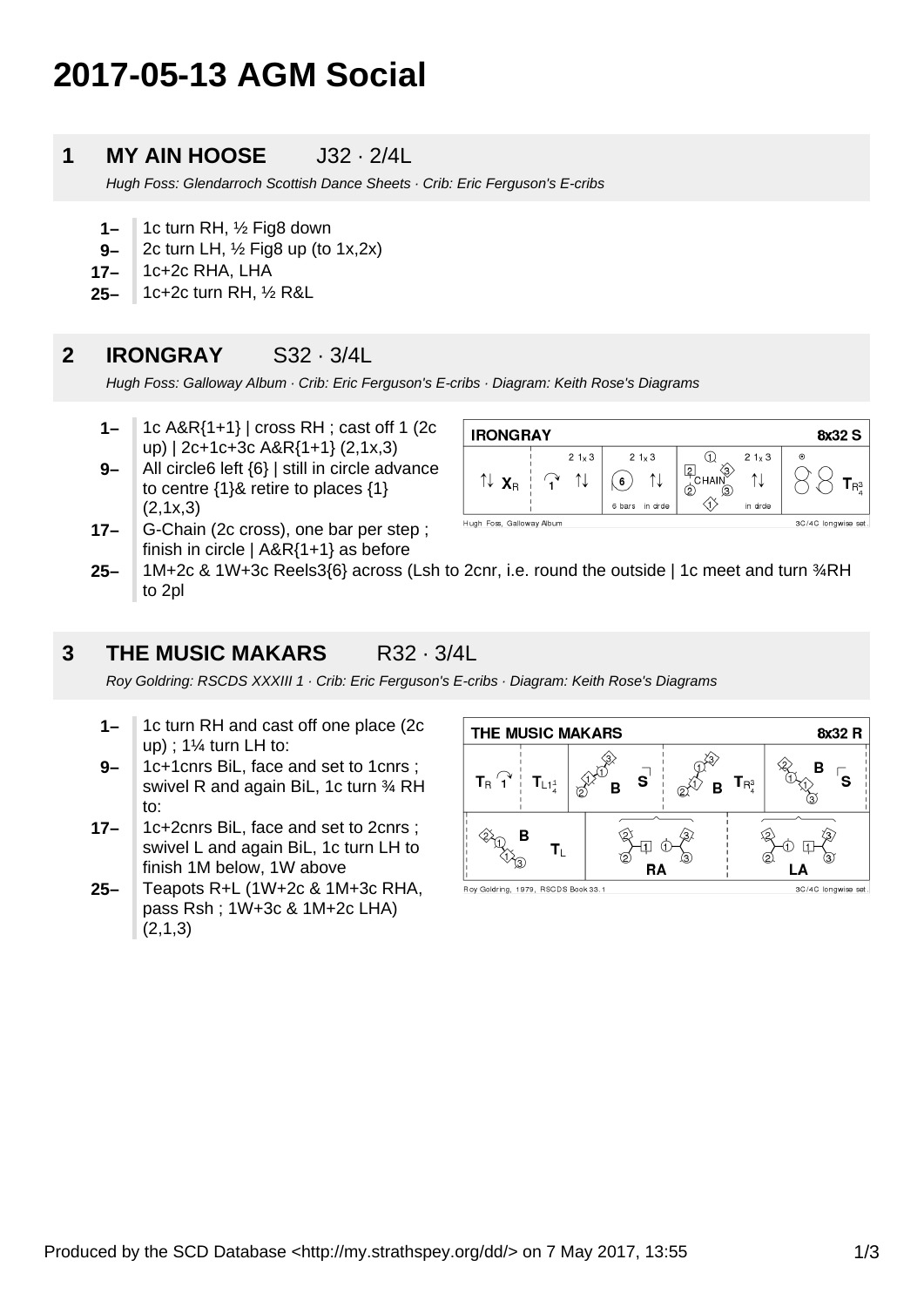## **4 TRIBUTE TO THE BORDERS** J32 · 3/4L

Roy Goldring: The Leaflet Dances with Music · Crib: Eric Ferguson's E-cribs · Diagram: Keith Rose's Diagrams

- **1–** 1c cross RH | cast (2c up) ; turn 1¼ RH to promhold facing M side
- **9–** 1c Rsh ½Reel3 with 2M+3M ; Rsh ½Reel3 with 3W+2W, 1c finish in centre facing 3W (now in 1W pl)



- **25– 17–** 1c set to 3W pulling Rsh back | set to 2W ; set to 2M | 1c set to 3M **while**{2} 3c+2c set advancing into 3c+1c+2c Allemande
- 

### **5 MILTON'S WELCOME** R32 · 3/4L

John Bayly: RSCDS XXXIII 8 · Crib: Eric Ferguson's E-cribs · Diagram: Keith Rose's Diagrams

- **1–** 1c+2c+3c set | cross RH ; Set | 1c+3c turn P RH ¾ **while**{} 2c cross RH to 2pl
- **9–** 1c+3c Reel4 on the midline, at the end 1W+3M take LH in passing and begin to turn **while**{} 1M+3W return to places 1W+3M turn to face own sides | both

| <b>MILTON'S WELCOME</b><br>8x32 R                               |  |           |                             |          |     |    |
|-----------------------------------------------------------------|--|-----------|-----------------------------|----------|-----|----|
| 1 2 3                                                           |  | $2x$ $3x$ | $(1)$ - $[1]$ $(3)$ - $[3]$ | $\sim$ 3 | 123 | 12 |
| <b>S X<sub>R</sub> S</b> $T_{R_A^3}$ X <sub>R</sub> $T_{R_A^3}$ |  |           |                             |          |     | Р  |
| John Bayly, 1974, RSCDS Book 33.8<br>3C/4C longwise set.        |  |           |                             |          |     |    |

**25– 17–** cast L (1W round 2W and 3M round 2M) to own places ; 1c+2c+3c turn LH into: 1c+2c Poussette. (2,1,3)

#### **6 THE DUKE OF ATHOLL'S REEL** J32 · 2/4L

Skillern: RSCDS XVI 3 · Crib: Eric Ferguson's E-cribs · Diagram: Keith Rose's Diagrams

- **1–** 1c+2c set, ½ RHA ; set, ½ LHA
- **9–** 1M+2W set advancing, turn RH ; 1W+2M repeat
- **17–** 1c cross RH, cast off (2c up) ; ½ Fig8 up round 2c
- **25–** 2c+1c R&L.

**7**

| THE DUKE OF ATHOLL'S REEL<br>8x32 J |      |           |                         |   |    |
|-------------------------------------|------|-----------|-------------------------|---|----|
| -2<br>SRA SLA                       | S↑TR | S↑TR<br>চ | $\mathsf{X}_\mathsf{R}$ | ົ | 21 |

RSCDS IX 6 · Crib: Eric Ferguson's E-cribs · Diagram: Keith Rose's Diagrams

**DALKEITH'S STRATHSPEY** S32 · 3/4L

- **1–** 1c (NHJ) set to 2W | 1c+2W circle3 L ; 1c set to 2M | 1c+2M circle3 L, 1c finish in the middle facing down RHJ
- **9–** 1c lead down (2c up) ; and up to between 2c, 1M facing 2W and 1W facing 2M
- **17–** 1c+2c Reel4 across, 1c finish facing 1cnrs
- **DALKEITH'S STRATHSPEY** 8x32 S  $\overline{2}$  $\frac{1}{2}$  $\overline{\mathbb{L}^+}$ S  $(\mathsf{3})$  $(\mathsf{s})$  $\dot{\textcirc}$ **RSCDS Book 9.6** 3C/4C longwise set
- **25–** Turn CPCP (2,1,3) (1st time through finish NHJ facing new 2W)